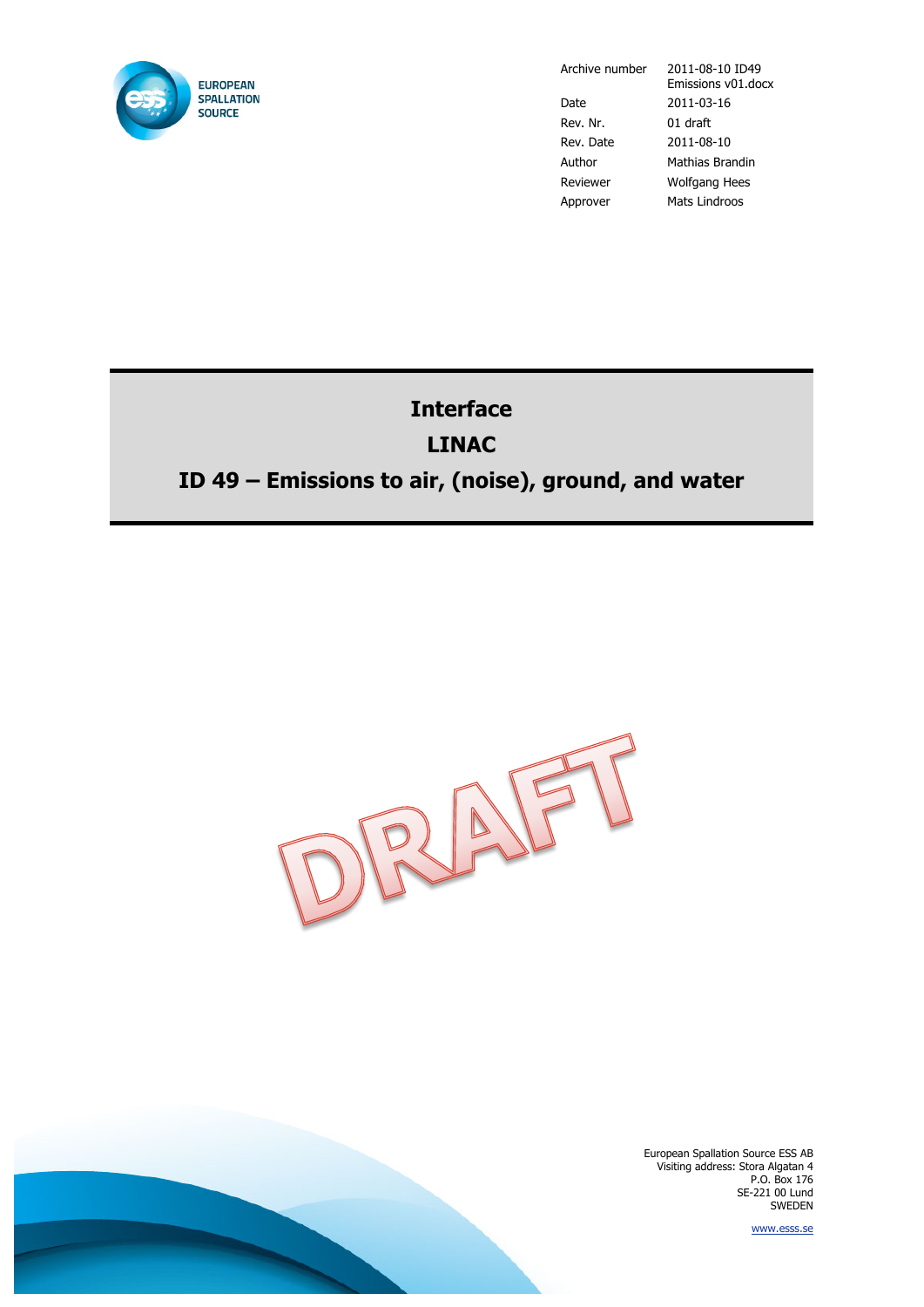

Archive number 2011-08-10 ID49

|           | Emissions v01.docx |
|-----------|--------------------|
| Date      | 2011-03-16         |
| Rev. Nr.  | 01 draft           |
| Rev. Date | 2011-08-10         |
| Author    | Mathias Brandin    |
| Reviewer  | Wolfgang Hees      |
| Approver  | Mats Lindroos      |

### **TABLE OF CONTENTS**